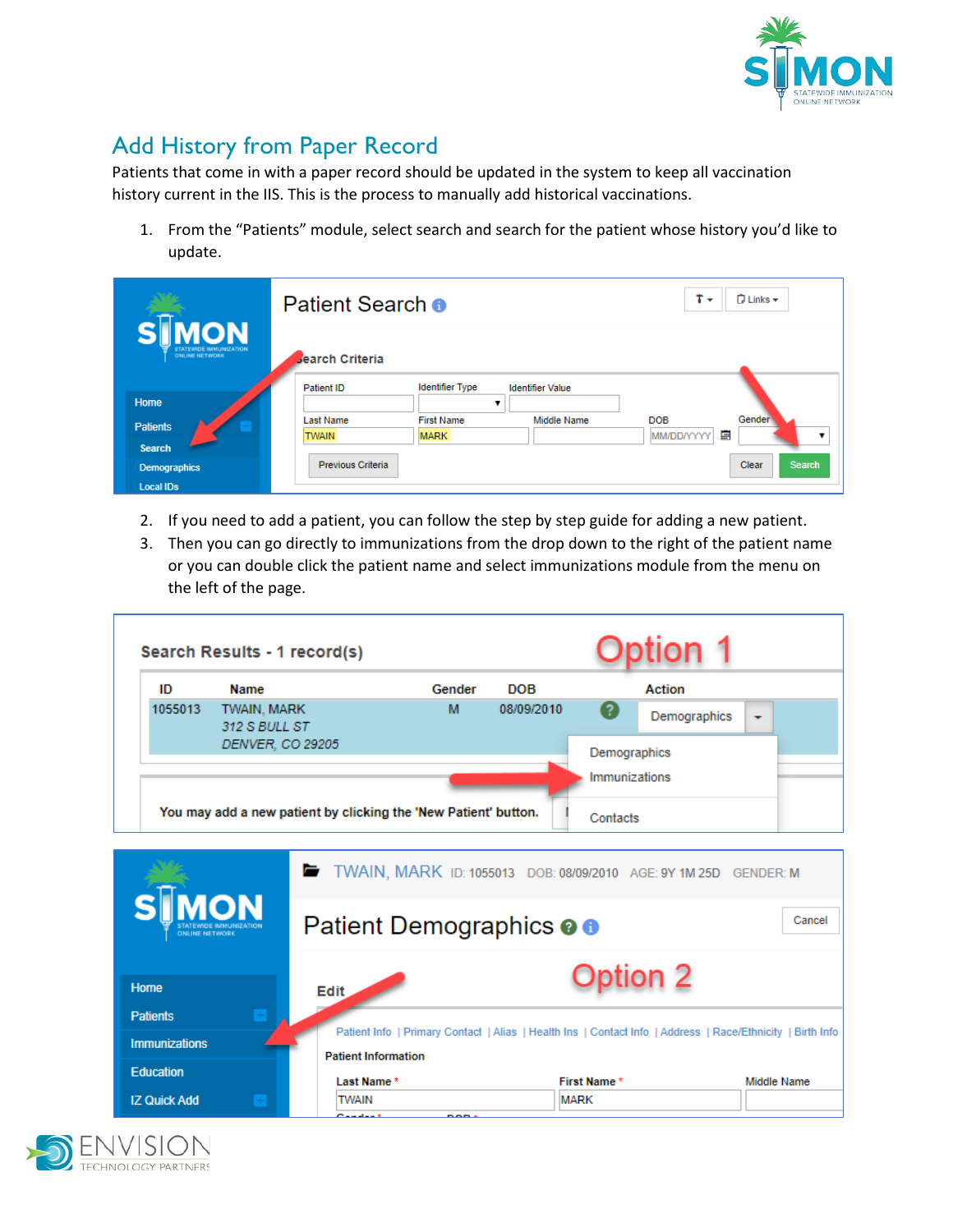

4. On the Immunizations home page, you'll click the arrow near the "Select Action" button and select "Add History".

| TWAIN, MARK ID: 1055013 DOB: 08/09/2010 AGE: 9Y 1M 25D GENDER: M                          |                                                                                                   |
|-------------------------------------------------------------------------------------------|---------------------------------------------------------------------------------------------------|
| Immunizations Home $\bullet$<br>Learn More<br><b>View</b>                                 | t +<br>$\Box$ Links $\rightarrow$<br><b>Select Action</b><br>٠<br>Quick Add<br><b>Add History</b> |
| <b>DOB</b><br><b>History of Varicella?</b><br>Age<br>目<br>9Y 1M 25D<br>08/09/2010<br>INO. | Date of Varicella<br>MM/DD/YYYY 图                                                                 |

5. This page allows for a customization of appearance. You can edit that by clicking your username at the top right of the page and selecting "User Defaults".

| <b>ig Support 4 100 + &amp; KAYCEE +</b> |
|------------------------------------------|
| Log Out                                  |
| <b>Admin Pages</b>                       |
| <b>Change Password</b>                   |
| <b>Password Questions</b>                |
| <b>User Defaults</b>                     |
| <b>Application Help</b>                  |
|                                          |

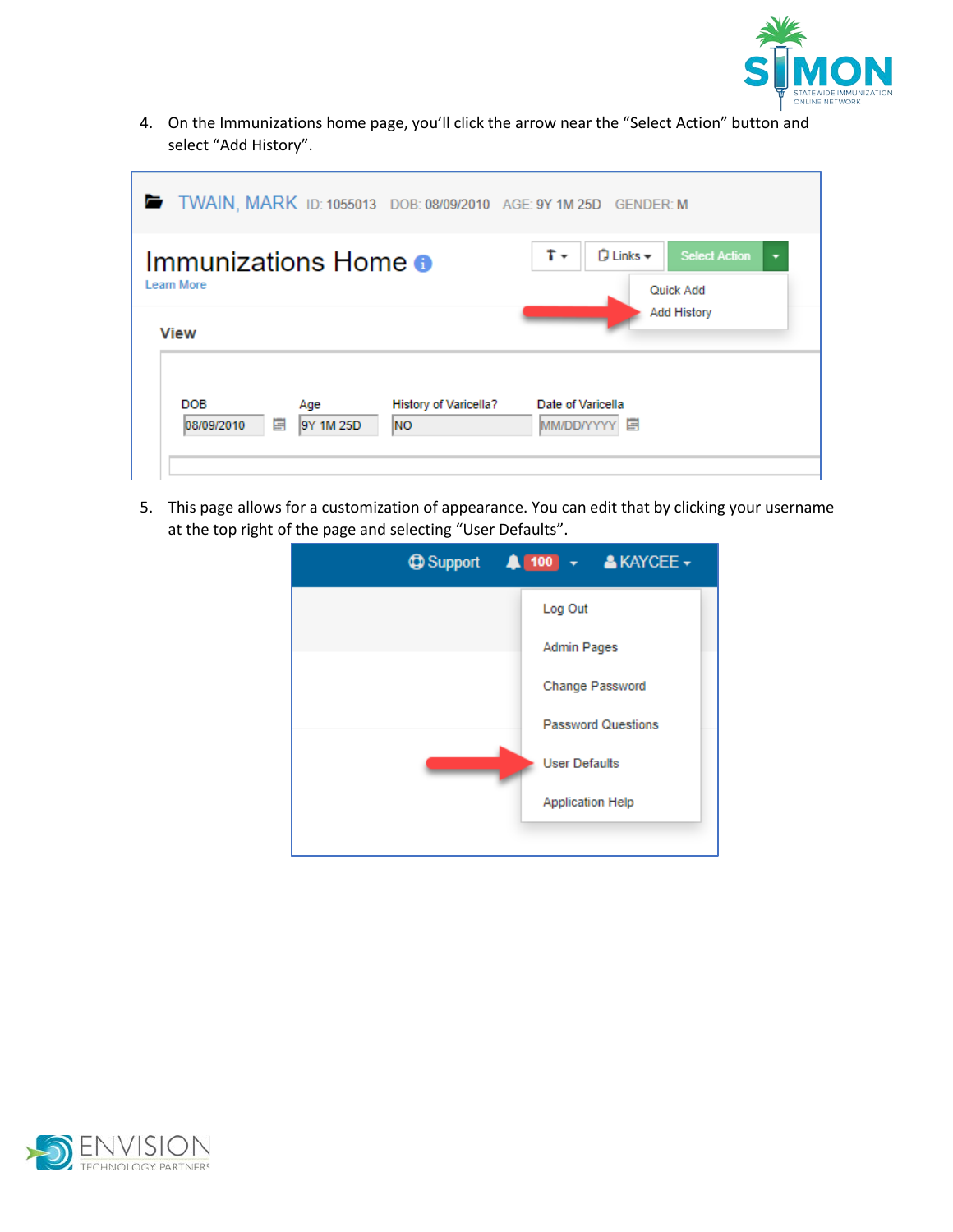

6. There is a drop-down menu for "Type of Boxes" and you can choose between Checkboxes and Date Boxes depending on which view is easiest for you to manually enter shots. Make sure to click "Update" after selecting your type of boxes.

| User Defaults <sup>o</sup>                     |                   |                                                           | t + | <b>Update</b> |
|------------------------------------------------|-------------------|-----------------------------------------------------------|-----|---------------|
| Edit                                           |                   |                                                           |     |               |
| <b>Immunization Screen</b>                     |                   |                                                           |     |               |
| ✔                                              |                   | Auto-Populate Recommended Vaccines on Add Vaccines Screen |     |               |
| Display Today's Recommendations                |                   |                                                           |     |               |
| <b>Immunization History Screen Preferences</b> |                   |                                                           |     |               |
| <b>Add History Mode</b>                        | SINGLE-CLINIC ▼   |                                                           |     |               |
| <b>Type of boxes</b>                           | CHECKBOXES ▼      |                                                           |     |               |
| <b>Number of boxes</b>                         | DATE BOXES        |                                                           |     |               |
|                                                | <b>CHECKBOXES</b> |                                                           |     |               |

7. Navigate back to the immunizations home page by selecting the Immunizations module on the left-hand side of the page and select the "Add History" action to return to history page.

| <b>Immunizations</b><br><b>Education</b>                         |      | <b>Immunization History Screen Preferences</b> |                                                                       |
|------------------------------------------------------------------|------|------------------------------------------------|-----------------------------------------------------------------------|
| <b>IZ Quick Add</b>                                              |      | <b>Add History Mode</b>                        | SINGLE-CLINIC ▼                                                       |
|                                                                  |      | <b>Type of boxes</b>                           | CHECKBOXES ▼                                                          |
| <b>Inventory</b>                                                 |      | <b>Number of boxes</b>                         | 6                                                                     |
|                                                                  |      |                                                |                                                                       |
| TWAIN, MARK ID: 1055013 DOB: 08/09/2010 AGE: 9Y 1M 25D GENDER: M |      |                                                |                                                                       |
| Immunizations Home <sup>o</sup><br>Learn More                    |      |                                                | $\Box$ Links $\star$<br><b>Select Action</b><br>T +<br>۰<br>Quick Add |
| <b>View</b>                                                      |      |                                                | <b>Add History</b>                                                    |
|                                                                  |      |                                                |                                                                       |
| <b>DOB</b><br>Age<br>08/09/2010<br>9Y 1M 25D<br>巪                | lno. | History of Varicella?                          | Date of Varicella<br>MM/DD/YYYY 图                                     |
|                                                                  |      |                                                |                                                                       |

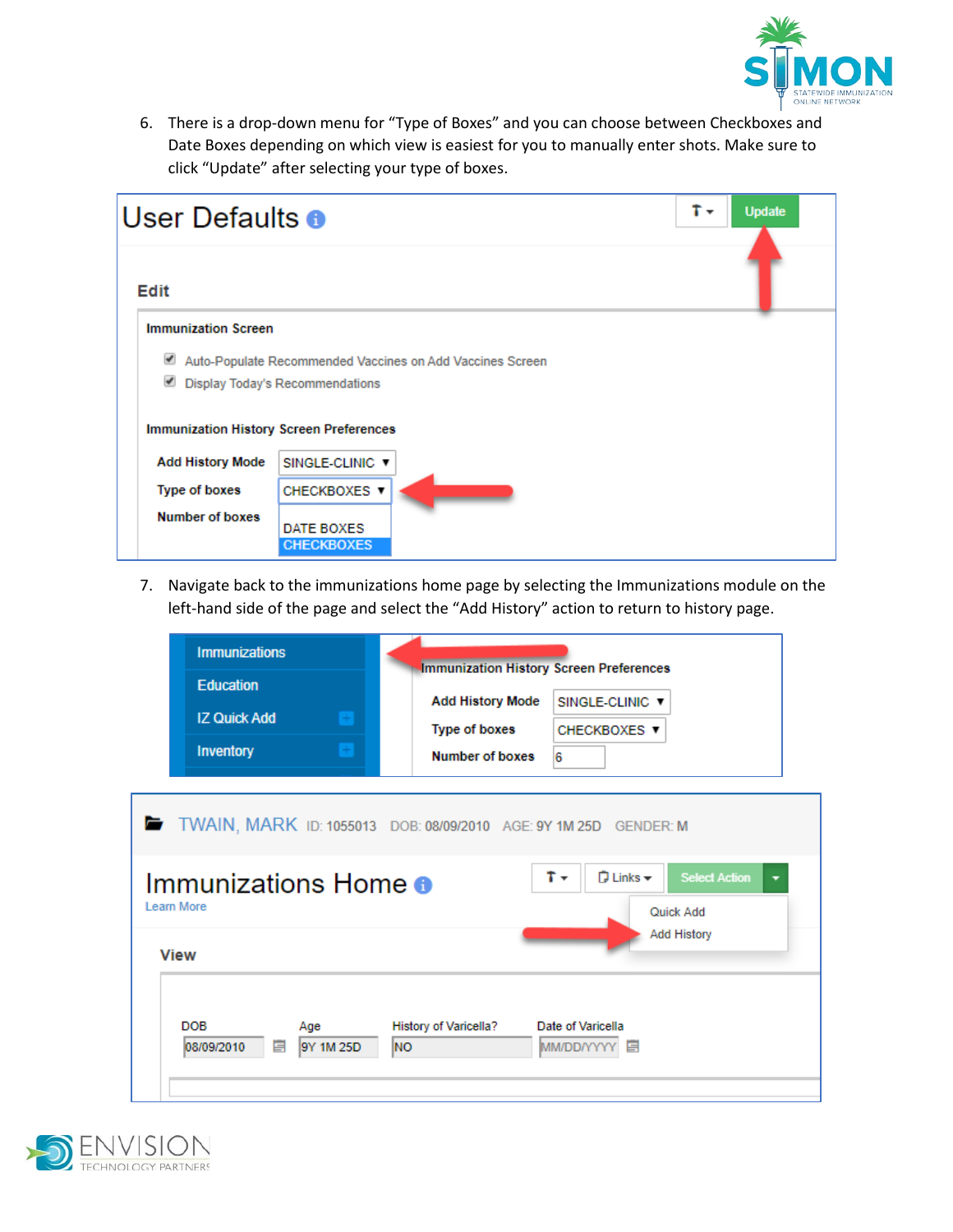

8. Complete the history of varicella and the vaccination clinic. The system will automatically populate "Patient Record" for the "Past Vaccination Clinic" field. If the record is coming from a clinic outside of the jurisdiction or is not participating in SIMON, you'll leave it as "Patient Record". If the clinic is using SIMON, then you can select them from the drop down for this field.

| Immunizations <sup>6</sup>                   | Cancel<br><b>Create</b> |
|----------------------------------------------|-------------------------|
| <b>Add as Historical</b>                     |                         |
| <b>ALL VACCINES</b><br>Show:<br>$\mathbf{v}$ |                         |
| <b>History of Varicella?*</b>                | Date of Varicella       |
| NO HISTORY                                   | E<br><b>MM/DD/YYY</b>   |
| Past Vaccination Clinic*                     |                         |
| PATIENT RECORD                               |                         |

9. Complete the types of vaccines and the dates they were administered and click "Create".

TWAIN, MARK ID: 1055013 DOB: 08/09/2010 AGE: 9Y 2M 26D GENDER: M | |

| Immunizations $\bullet$         |                   |   |                    |   |                  |   | Cancel<br><b>Create</b> |
|---------------------------------|-------------------|---|--------------------|---|------------------|---|-------------------------|
| <b>Add as Historical</b>        |                   |   |                    |   |                  |   |                         |
| Show:                           | ALL VACCINES<br>▼ |   |                    |   |                  |   |                         |
| <b>History of Varicella?</b> *  |                   |   |                    |   |                  |   | Date of Varicella       |
| <b>NO HISTORY</b>               |                   |   |                    |   |                  | ▼ | E<br><b>MM/DD/YYYY</b>  |
| <b>Past Vaccination Clinic*</b> |                   |   |                    |   |                  |   |                         |
| <b>PATIENT RECORD</b>           |                   |   |                    | ▼ |                  |   |                         |
| DiaP-Hib (InHiBit)              | MM/DD/YYYY        | е | <b>MM/DD/YYY</b>   | Ħ | <b>MM/DD/YYY</b> | е | <b>MM/UD/YYY</b><br>н   |
| DTaP-Hib-IPV                    | <b>MM/DD/YYYY</b> | 目 | <b>MIM/DD/YYYY</b> | 冒 | <b>MM/DD/YYY</b> | 属 | E<br>MM/DD/YYYY         |
| DTaP-Hib-IPV (Pentac            | 10/12/2010        | 冒 | 12/14/2010         | 属 | 02/24/2011       | E | 冒<br><b>MIM/DD/YYYY</b> |